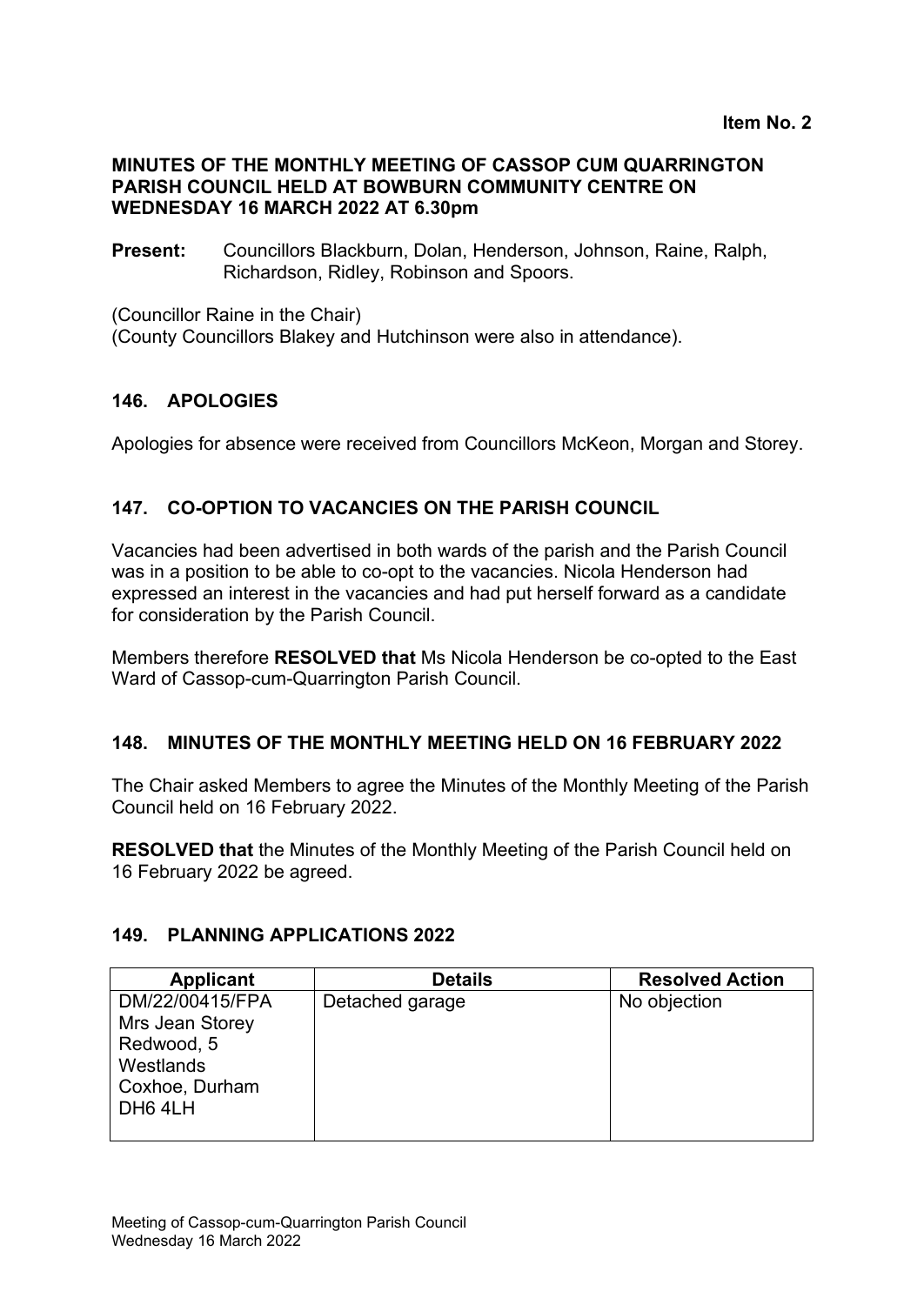| DM/22/00477/FPA<br><b>Roadchef Motorways</b><br>Limited<br><b>Durham Services</b><br><b>Bowburn</b><br>Durham                                                                                | Erection of solar canopies over<br>existing parking bays and the<br>installation of EV charging points                                                                                                                                                                                                                                                        | No objection |
|----------------------------------------------------------------------------------------------------------------------------------------------------------------------------------------------|---------------------------------------------------------------------------------------------------------------------------------------------------------------------------------------------------------------------------------------------------------------------------------------------------------------------------------------------------------------|--------------|
| DH6 5NP<br>DM/22/00363/RM<br><b>INTEGRA 61</b><br>(Durham) Ltd<br><b>Land South Of</b><br><b>Bowburn Sewage</b><br><b>Works And West Of</b><br>A688<br><b>Bowburn</b><br>DH <sub>6</sub> 5NP | Reserved Matters of access,<br>appearance, landscaping, layout<br>and scale of industrial<br>development (B2/B8 Use Class<br>(Phase 6)) and associated<br>infrastructure of outline planning<br>permission DM/15/03912/OUT as<br>amended by DM/18/01597/VOC                                                                                                   | No objection |
| DM/22/00523/FPA<br>Cornerstone<br>Telecommunications<br>Mast<br><b>Bowburn</b><br>DH <sub>6</sub> 5NP                                                                                        | Removal of existing 15m<br>monopole and installation of<br>replacement 20m Orion<br>monopole supporting 6no<br>antennas and 3no. Remote Radio<br>Units underneath the antennas<br>and 1no 300mm existing dish to<br>be relocated. Removal of 1no<br>equipment cabinet and<br>replacement with 1no. equipment<br>cabinet and ancillary<br>development thereto. | No objection |
| DM/22/00595/FPA<br>Mr Richard Chubb &<br>Mrs Lisa Pegman-<br>Chubb<br>34 Cavell Drive<br>Bowburn, Durham<br>DH <sub>6</sub> 5FE                                                              | Demolish existing semi-detached<br>single garage and erection of<br>three storey side extension<br>including enlarged driveway.                                                                                                                                                                                                                               | No objection |
| DM/22/00642/TPO<br>Mrs Abigail Aiyenibe<br>4 Kirbys Drive<br>Bowburn, Durham,<br>DH6 5GA                                                                                                     | Crown reduction and re-shape 1<br>no Ash tree (T1)                                                                                                                                                                                                                                                                                                            | No objection |
| DM/22/00688<br><b>Mr Steven Davison</b><br>52 Harle Oval<br>Bowburn, Durham,<br>DH <sub>6</sub> 5NZ                                                                                          | Single storey rear extension                                                                                                                                                                                                                                                                                                                                  | No objection |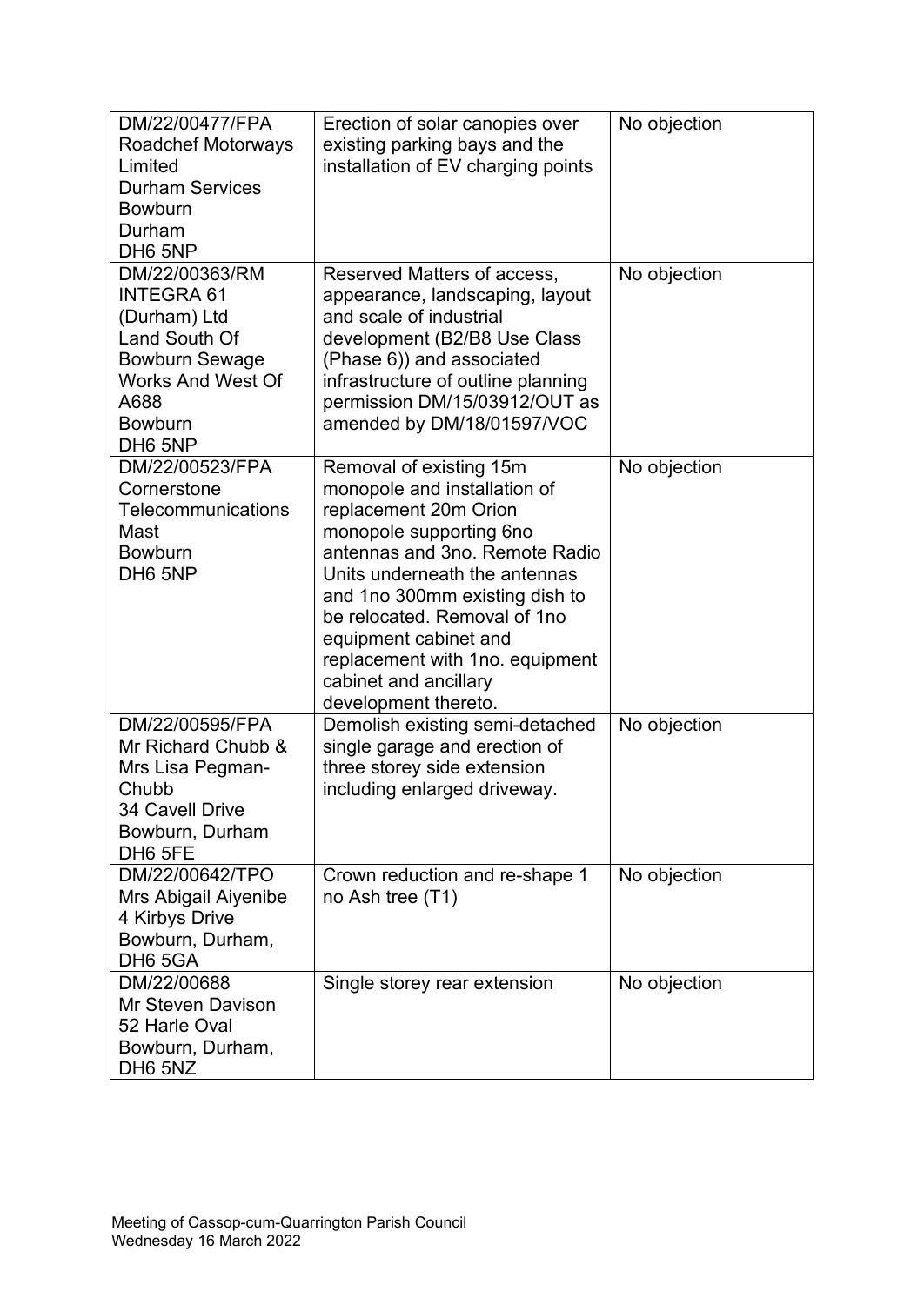# **150. A NEW ARTWORK FOR BOWBURN**

The Parish Clerk advised that a pre-start meeting had been held with Brambledown and Groundwork North East on 1 March 2022 and it was intended that the footpath and foundation works would begin week commencing 28 March, weather permitting. Groundwork would deal with the necessary permissions for the access for the works which it was envisaged would last between seven to ten days. Once the concrete foundations were laid then it would be 28 days before any installation could take place.

The artist had advised that the fabrication drawings were being reviewed and further comments would be made by the structural engineers. Full fabrication would be authorised following this.

The lease agreement had been amended and was now ready for signature by the Parish Council. The document would then be returned to Durham County Council to be sealed.

**RESOLVED that** the update be noted.

### **151. CLERK'S REPORT**

### **Request from Bowburn and Parkhill Community Partnership**

The Parish Council had received a request from Bowburn and Parkhill Community Partnership to consider organising joint meetings on identified issues in the area.

The Partnership had suggested that a meeting should be arranged to discuss possible projects for the parish area using available Section 106 funding. The purpose of the meeting would be to have a constructive method to determine how moneys should be spent rather than making decisions on an ad hoc basis. It was also suggested that Stephen Reed, Planning Development Manager at Durham County Council, be invited to attend.

The Partnership had expressed concern about the strength of the damaged railing on the motorway roundabout and would like to invite the Police and Crime Commissioner to a meeting to discuss this. It was suggested that Coxhoe Parish Council could also be involved in the meeting as there were traffic concerns across the whole of Coxhoe ward.

County Councillor Blakey commented that the Strategic Highways department had been contacted regarding the barriers after the recent accident and that Dave Wafer would be the appropriate contact at Durham County Council. Councillor Ridley highlighted that the issue of the speed limit on the roundabout had been raised in the past.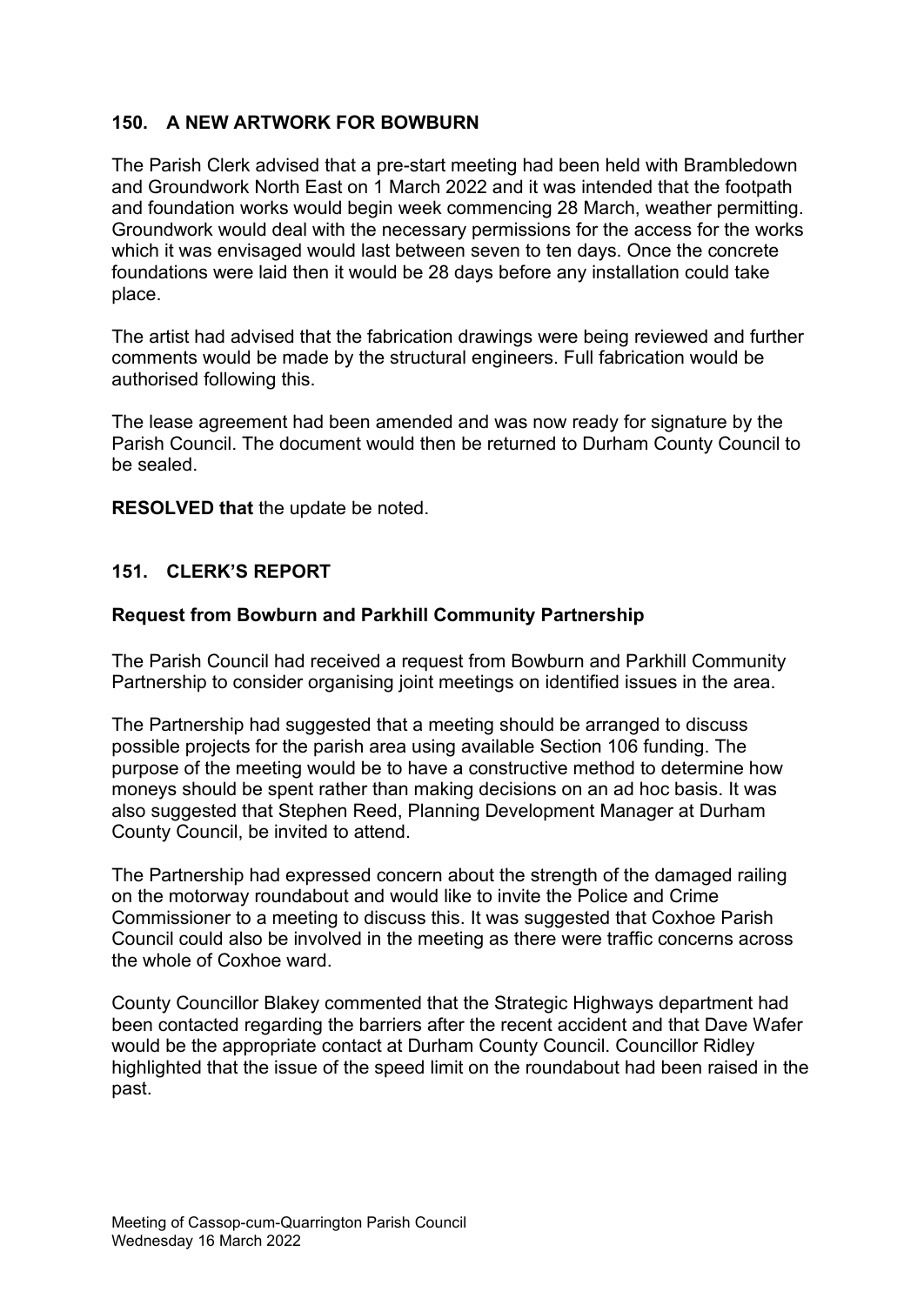## **RESOLVED that: -**

- (i) Stephen Reed be invited to a future meeting of the Parish Council to discuss available Section 106 funding and that members of the Bowburn and Parkhill Community Partnership also be invited to attend the meeting; and
- (ii) A meeting be arranged with the appropriate parties to discuss concerns about the safety of the A1 motorway roundabout.

# **152. LOCAL YOUTH SERVICES**

The Youth Services report for March 2022 had been submitted to the Parish Council and it was noted that the youth clubs continued to be busy and well attended.

Funding was received from the AAP to offer a hot lunch and activity packs to all children and young people attending at half term and an application had been made for activities for children and young people over the Easter holiday.

The gym continued to be popular and volunteers were being sought to cover the morning sessions.

**RESOLVED that** the update be noted.

## **153. LOCAL FOOTPATHS AND RIGHTS OF WAY**

The Parish Clerk advised that the stile at Footpath 1 below the sewage works had been reported to Citrus for height adjustment and the Clean and Green team were going to visit the path next to the telephone exchange.

Councillor Robinson highlighted the condition of the steps over the Leamside line and it was noted that these were on the list for repairs by the County Council.

**RESOLVED that** the update be noted.

## **154. ALLOTMENTS, GARAGES AND CEMETERY**

There had been some recent damage to fencing in the allotments and the Parish Clerk had been seeking quotations for the necessary work. Recommendations for reputable contractors would be welcomed as some companies were not taking on work at the current time.

There had been a complaint from a resident about rats entering his garden from the allotments at Bowburn. It was acknowledged that rats were a problem in the allotment gardens, however tenants were taking action on their own plots. It was also noted that rats were living in the beck and coming up through the allotments and it was extremely difficult to prevent this. Construction work in the area was also likely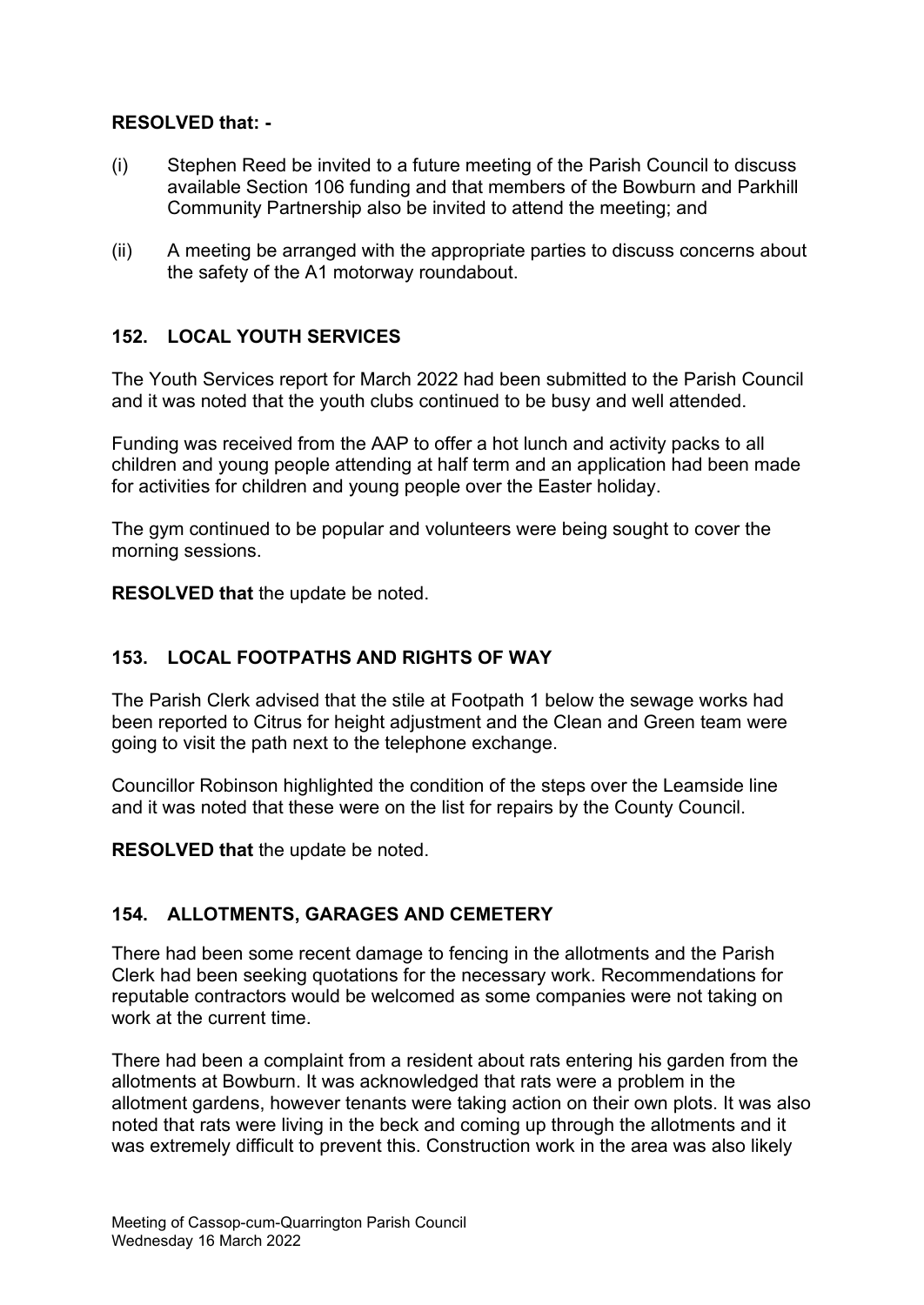to be disturbing rat colonies and the close proximity of take away establishments on Durham Road was providing a food source.

It was suggested that the Allotment Supervisor be asked to reinforce to tenants the need to control rats on their allotment plots.

**RESOLVED that** the update be noted.

## **155. COUNTY COUNCILLORS' MONTHLY REPORTS**

County Councillor Blakey provided updates on the following: -

- Cassop Community Centre refurbishment
- Dene View walkabout
- Potholes
- Neighbourhood Warden meetings
- Co-op wall damage
- DLI Museum

Councillor Ridley had previously raised an issue with regard to Katem Logistics and the excessive vehicle movements through Bowburn.

The minutes of the Parish Council meeting which Katem had attended did not seem to suggest that they were operating more vehicles than they had originally stated. Councillor McKeon had undertaken to contact officers at the County Council with regard to the permissions for the operation and this would be followed up.

**RESOLVED that** the update be noted.

## **156. GENERAL CORRESPONDENCE RECEIVED (SURFACE MAIL)**

| <b>Correspondence Received from</b> | <b>Details of Information</b>                                                                               |
|-------------------------------------|-------------------------------------------------------------------------------------------------------------|
| <b>Durham County Council</b>        | Public Path Diversion and Definitive Map and<br>Statement Modification Order 2022 - Public Footpath<br>No.1 |

## **157. ACCOUNTS (EXPENDITURE)**

| <b>Name</b>   | <b>Description</b>       | <b>Other Details</b>   | Cheque No. | D      |
|---------------|--------------------------|------------------------|------------|--------|
| Gillian Kelly | Salary (paid net of tax) | $1 - 31$ March 2022    | 050243     | 781.74 |
| $\epsilon$    | <b>Backdated Pay</b>     | April 2021 - February  | 66         | 147.84 |
|               |                          | 2022                   |            |        |
| "             | Mileage/Parking Fees     | 68 miles @ 45p         | "          | 30.60  |
| $\epsilon$    | Printing                 | Instant Ink Cartridges | "          | 4.49   |
| $\alpha$      | Office Allowance         | Quarterly              | "          | 95.00  |
| $\alpha$      | Telephone Allowance      | Quarterly              | "          | 41.00  |